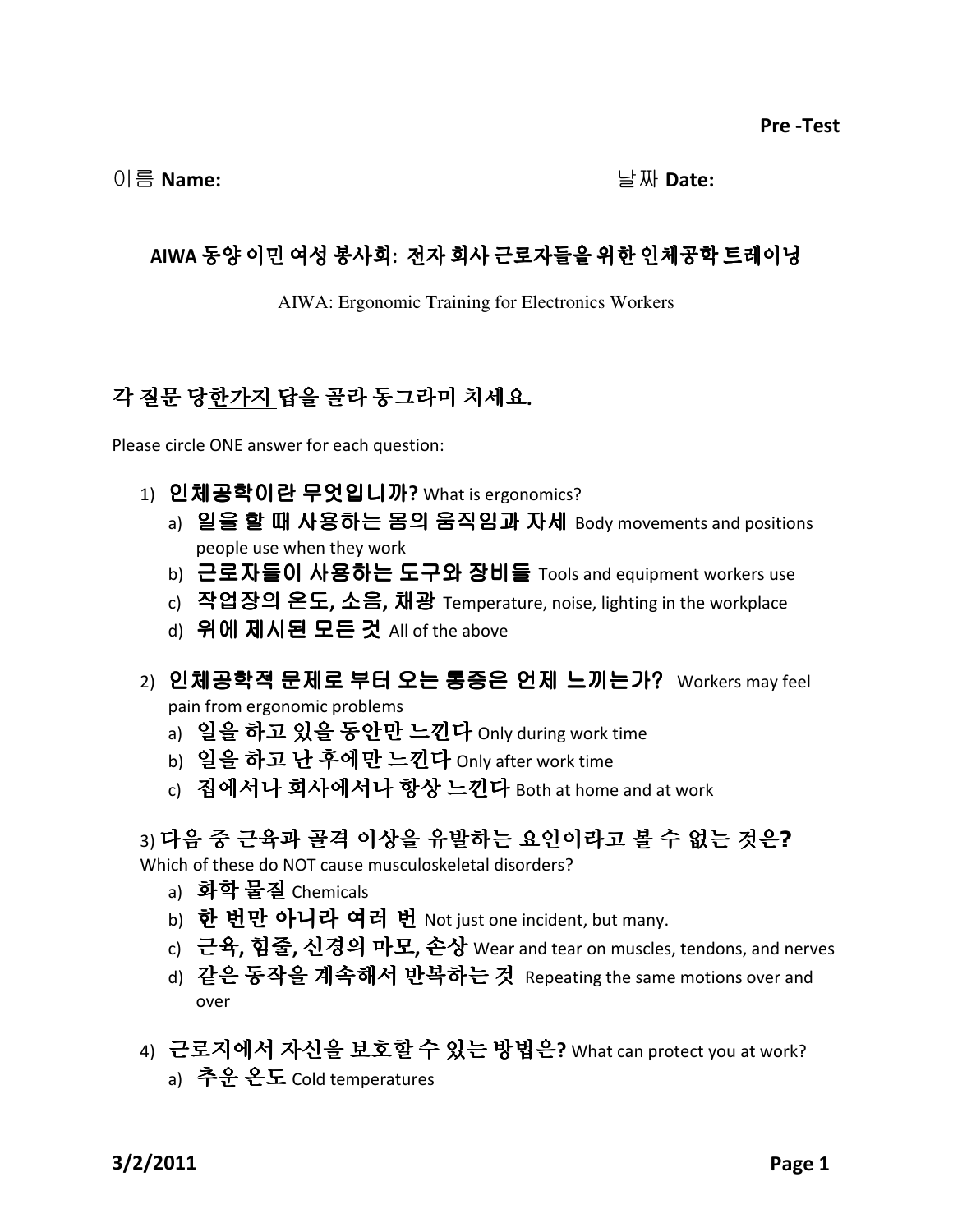- b) 휴식 시간을 가지는 것 Taking rest breaks
- c) 한 자세를 오랫동안 유지하는 것 Staying in one position for a long time
- d) 진동하는 기구를 사용하는 것 Using tools that vibrate
- 5) 다음 중 상해 예방책으로 적합하지 않은 것은? Which one does NOT prevent work injuries?
	- a) 환하게 불이 켜져 잘 보이는 돋보기 사용 A lit magnifying glass
	- b) 손 크기에 맞는 기구 사용 A tool that fits your hand
	- c) 같은 일을 하루 종일 반복하기 Doing the same all day long
	- d) 무거운 것을 들어야 할 때 다른 사람의 도움을 받아 함께 들기 Lifting heavy things with help from another person